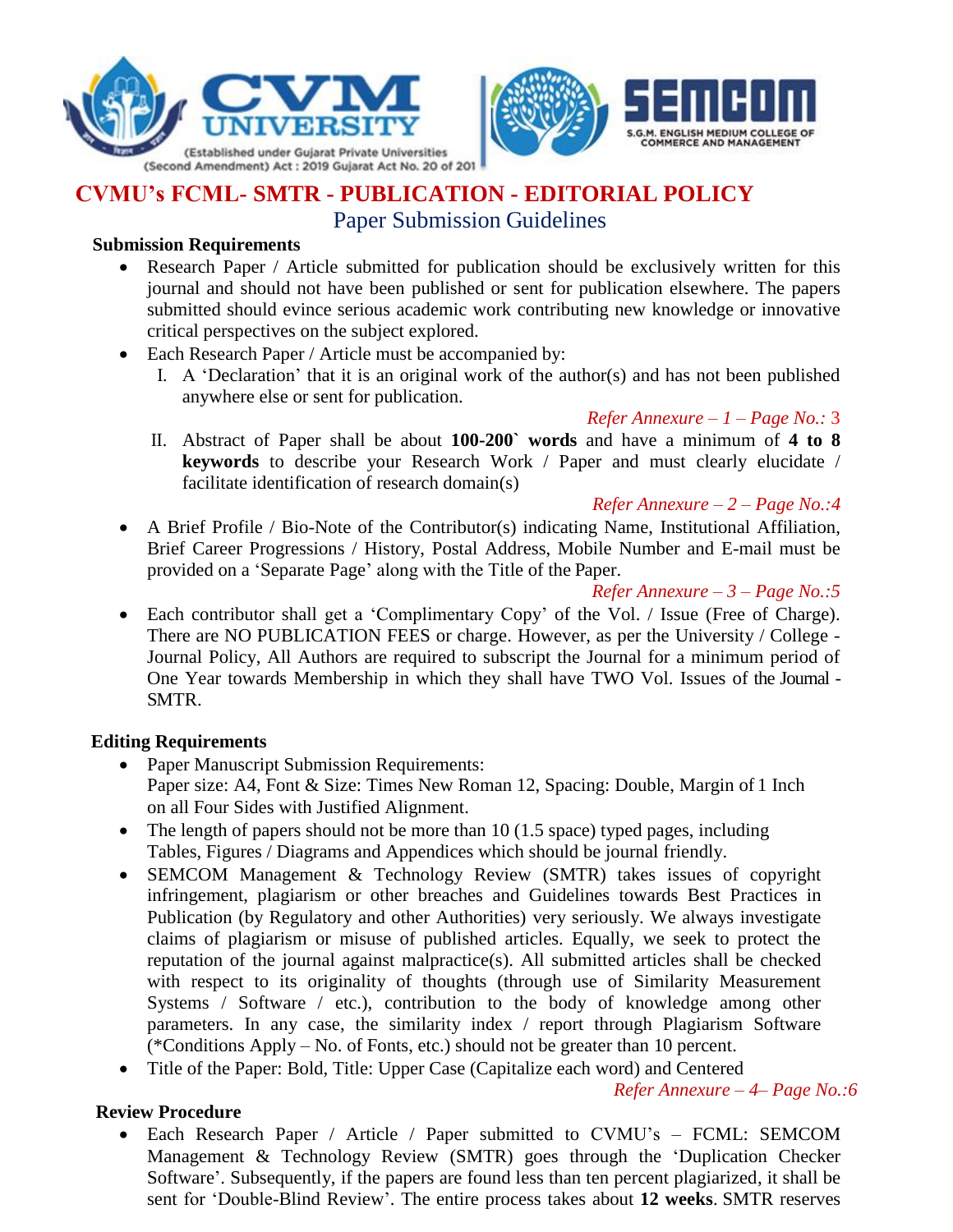

the right to make Editorial Amendments to the Final Draft of the Manuscript to suit the Journal's

requirements.

• The Mentor / Advisory Board Convener / Editor shall have the Final Authority for the 'Acceptance' or 'Rejection' of any research paper / article. CVMU - FCML - SEMCOM Management and this Journal reserve the right to republish the Paper in any form, at any time in the future.

*Refer Annexure – 5 –Page No.:7*

### **Guidelines for Reference**

 Only cited works should be included in reference list. Please follow [APA](http://www.apastyle.org/) style of citations. Papers not submitted in the standard format, as suggested above will not be considered for publication. The reference list should be alphabetized and not numbered. Please refer: [www.apastyle.org](http://www.apastyle.org/)

Titles of articles from journals and books: "quoted".

 The manuscript shall be accepted in only **soft copy** submitted **only** through the Paper Submission Form made available at the following link: **<https://forms.gle/hxTsvQY95TZz7eNRA>**

### **Deadlines**

- The journal shall be published Bi-Annually.
- For more details visit: **<http://www.semcom.ac.in/smtr/>**
- The submission of Research Paper(s) / Articles / Paper(s) for the Current Vol. / Issue shall be accepted till the May 30, 2022
- Note: Any deviation from the said guidelines would result in outright rejection of the paper. No correspondence of any kind in this regard is highly appreciated.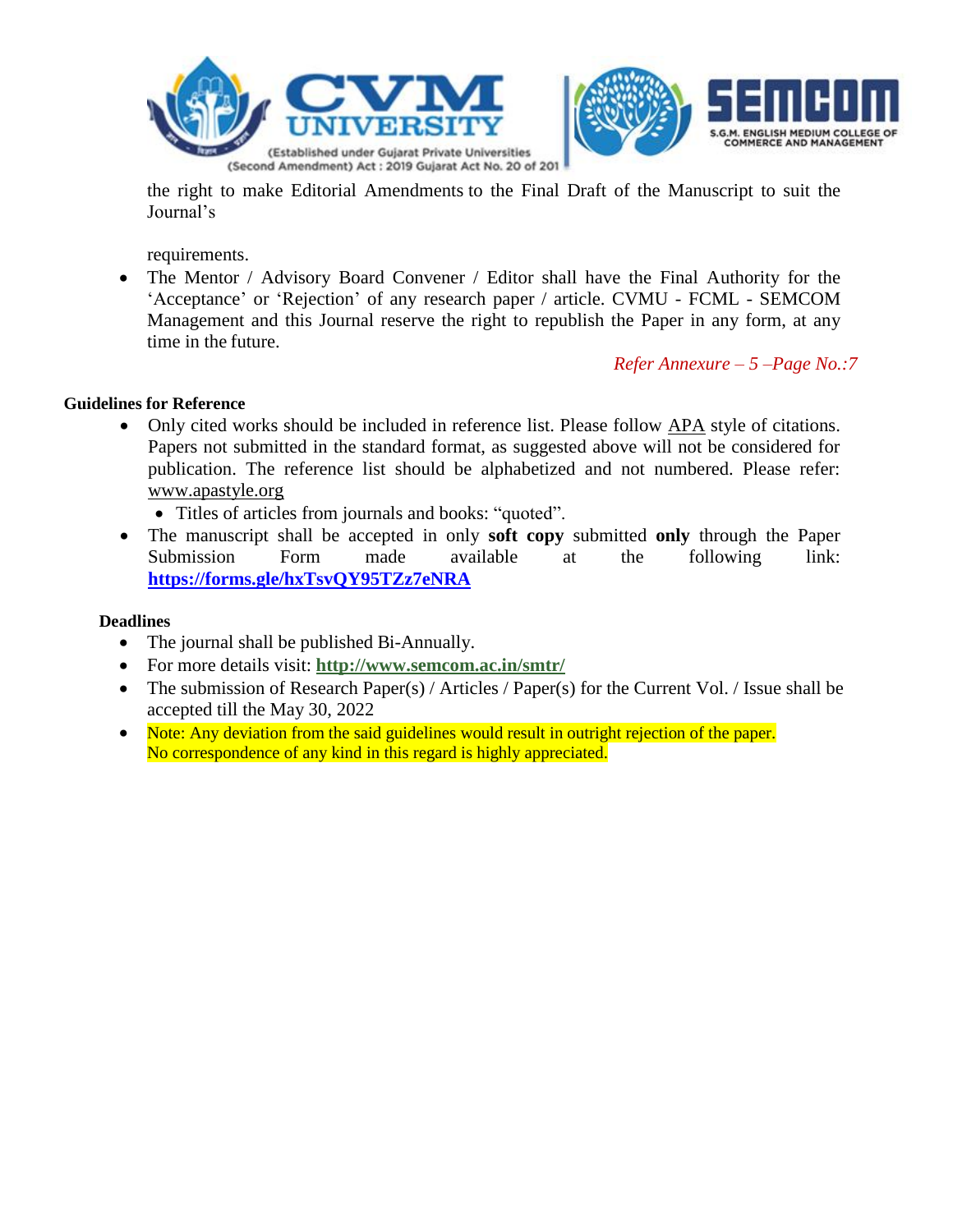## **CERTIFICATE OF ORIGINALITY**

(TO BE FILLED BY THE CORRESPONDING AUTHOR)

This document must be signed manually by corresponding author and submit **Only Scanned Copy** to editorial board.

I/We, the undersigned, give an undertaking to the following effect with regard to following mentioned article that submitted for publication in the **SEMCOM Management & Technology Review (SMTR)**

| <b>Article Title:</b> |  |  |
|-----------------------|--|--|
|-----------------------|--|--|

I/We declare that:

- 1) This contribution is original, except for such excerpts from copyrighted works as may be included in the reference.
- 2) Author(s) substantively participated in this work and is/are ready to take public responsibility for the work;
- 3) I/we was authorized by all author(s) to transfer all royalties related with the manuscript and to enter into a binding contract with SMTR as detailed in this Copyright Release Form, and I/we will be responsible in the event of all disputes that may occur,
- 4) Author(s) has/have seen and approved the manuscript as submitted;
- 5) Furthermore, I/We hereby transfer the unlimited rights of publication of the above mentioned paper in whole to SMTR. The copyright transfer covers the exclusive right to reproduce and distribute the article, including reprints, translations, photographic reproductions, microform, electronic form (offline, online) or any other reproductions of similar nature.
- 6) E-mail and street address of author(s) have been entered into the SMTR Journal Manuscript Submission,
- 7) The manuscript has not been published and is not being submitted or considered for publication elsewhere;
- 8) The text, illustrations, and any other materials included in the manuscript do not infringe upon any existing copyright or other rights of anyone.
- 9) If SMTR found any copyright content or any issue related to copyright in future than SMTR have rights to withdraw the paper without prior notice to authors.

The signatories signs for and accepts responsibility for releasing this material on behalf of any /or all co-authors.

Date: Place:

|  |  | an ex- |  |  |
|--|--|--------|--|--|
|  |  |        |  |  |
|  |  |        |  |  |
|  |  |        |  |  |

| Sr.<br>No | Name of Author (in sequence)<br>(Mandatory for corresponding author(1 <sup>st</sup> Author)) | <b>Signature</b> |
|-----------|----------------------------------------------------------------------------------------------|------------------|
| ı.        |                                                                                              |                  |
| 2.        |                                                                                              |                  |
|           |                                                                                              |                  |

**Note:** It is compulsory to write name of all authors in the above table. Signature is not mandatory for all authors, but it's compulsory for first/corresponding author.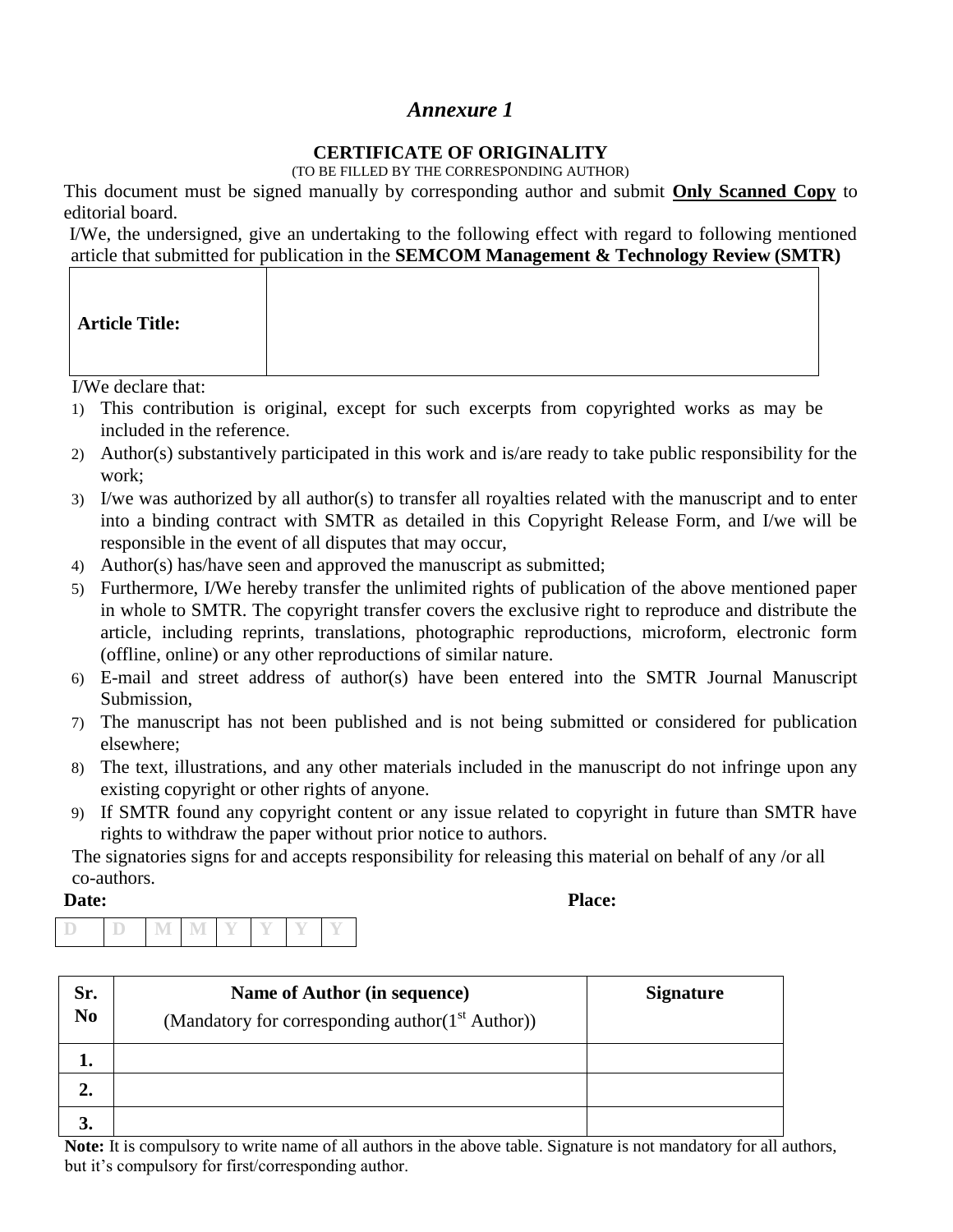





# **Abstract Witting**

An abstract is a short summary of your research paper, usually about a paragraph (c. 10-15 sentences, 100-200 words) long. A well-written abstract serves various purposes:

- An abstract gives first-hand information of research paper/ article
- an abstract lets readers get the gist or essence of your paper or article quickly, in order to decide whether to read the full paper;
- an abstract prepares readers to follow the detailed information, analyses, and arguments in your full paper;
- lastly, an abstract helps readers remember key points/words from your paper.

Following points should be covered in abstract:

- 1. the **context** or background information for research/article ; the **general topic** under study; the **specific topic** of your research
- 2. the **central questions** or statement of the **problem** your research addresses
- 3. **previous research studies done or some known facts**
- 4. the main **reason(s)**, the exigency, the **rationale** of research
- 5. research and/or analytical **methods**
- 6. main **findings**, **results**, or **arguments**
- 7. the **significance** or **implications** of findings or arguments.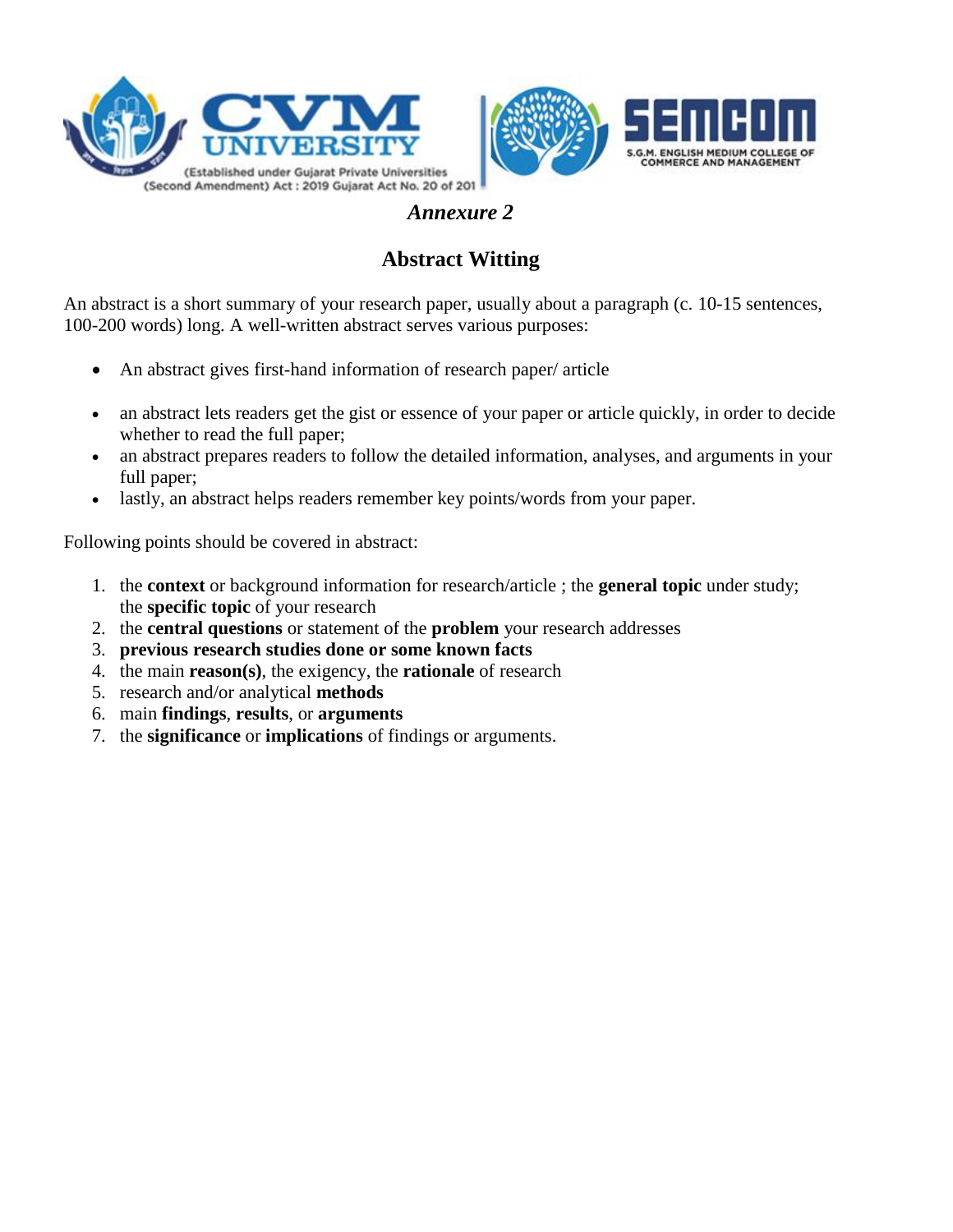



Title of Paper:

- Name of Contributor(s) : < First name /Surname> <Name> <Last Name>
- Institutional Affiliation: < University/ Institute>
- Brief Career Progressions:

Postal Address:

**Line 1**: Title and full name of addressee

**Line 2**: Company name (if applicable)

**Line 3**: Building number and name (flat or house number is

acceptable)

**Line 4**: Street number and street name

**Line 5**: District name

**Line 6**: PIN code followed by the city, town or village name

Mobile Number: +91

E-mail: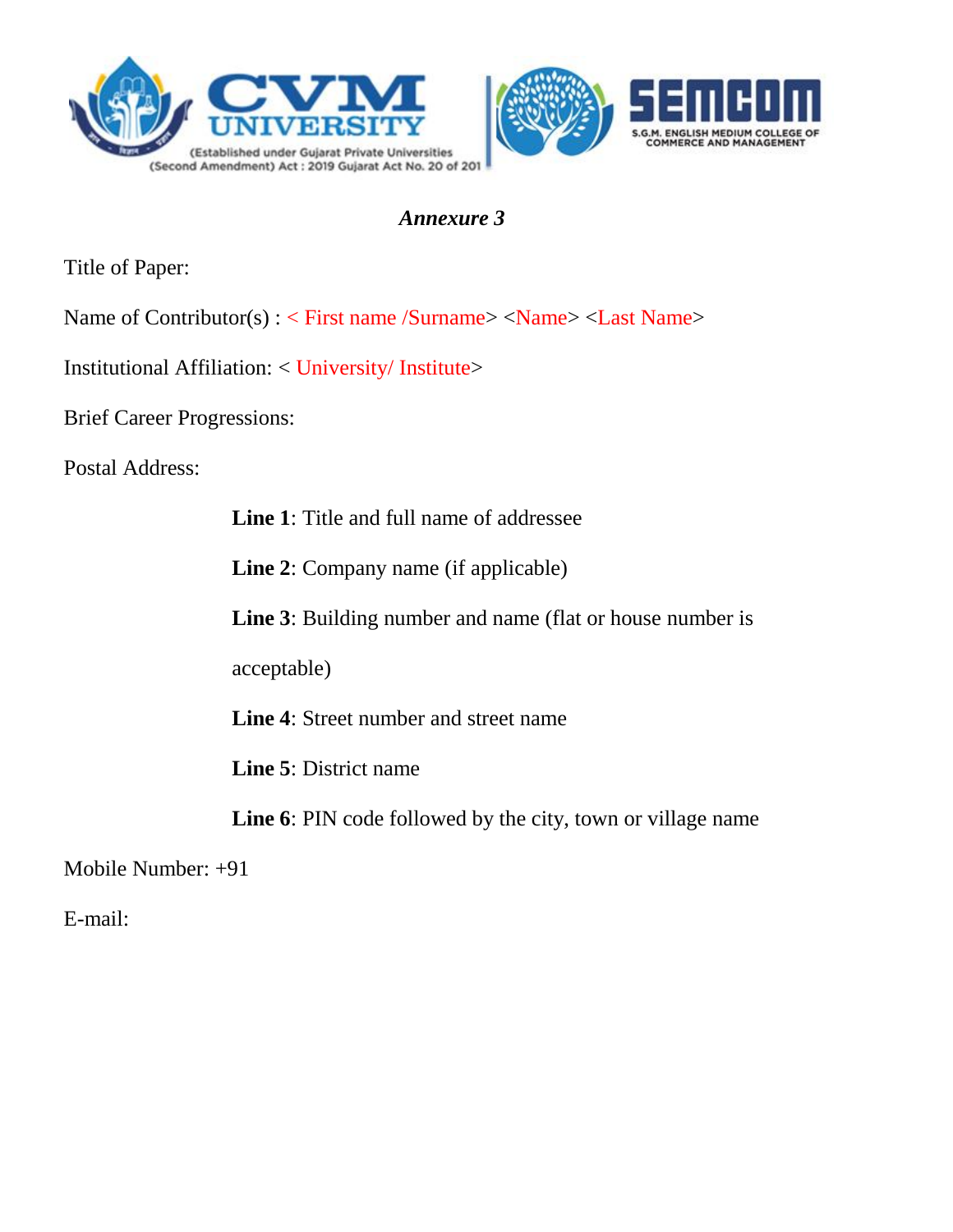

# Title of the Research Paper/ Article

- Bold
- Upper Case (Capitalize each word) and
- Center Aligned
- Font size 14 Times New Roman

## Points should be considered

- 1. Predict the content of the research paper.
- 2. Interesting to the reader.
- 3. Reflect the type of research study.
- 4. Contain important keywords that will make it easier to be located during a keyword search.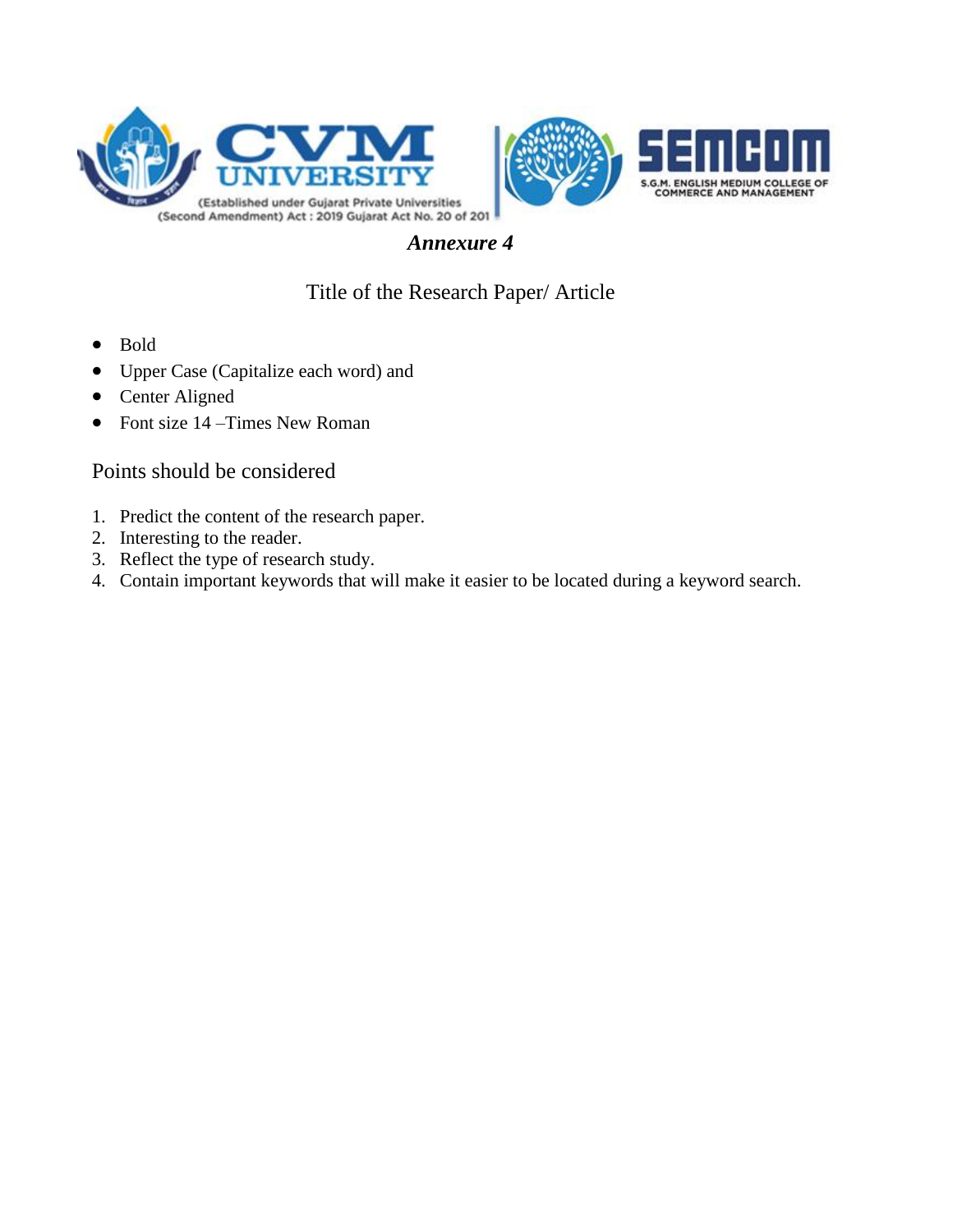



# *Annexure 5* **ETHICAL POLICY FOR AUTHORS**

## **AUTHOR(S)**

**Author(s) have to ensure that research work they submit is original, fully referenced and that all authors are represented precisely. The authors must fill in and sign the 'Declaration Form' (***Annexure 1***) authorizing SEMCOM to publish the research paper in SEMCOM Management & Technology Review (SMTR) and declaring in writing that:**

- The contribution is original, except for such excerpts from copyrighted works which may be included in the reference. Fabrication, falsification or selective presentation of data which might mislead, is unethical.
- In case the paper upon acceptance is not found to be up to the level, the authors will be required to modify/edit as per the suggestions from the review committee and the whole process of acceptance would be reapplied before final acceptance for publication.
- The paper has not been published in the same form elsewhere. Simultaneous submissions of same manuscript to different journals will be removed without any consideration.
- The author/s will not publish above said contribution anywhere else without the prior written permission of the publisher.
- Author/s has/have to transfer the unlimited rights of publication of the paper in whole to SMTR. The copyright transfer covers the exclusive right to reproduce and distribute the article, including reprints, translations, photographic reproductions, microform, electronic form (offline, online) or any other reproductions of similar nature.
- The signatories signs for and accepts responsibility for releasing this material on behalf of any /or all co-authors.
- Research Papers should include a full list of the current position and institutional affiliations of all the authors.
- It is desirable to preserve the data collected for analysis along with questionnaire for future reference of prospective researchers.

## **PLAGIARISM**

Be informed that all submissions pass through plagiarism scan done through plagiarism detection software. Authors are required to check the originality of the paper on their own before submission. Authors are required to comply with any consequent investigation in case where the editor/published is dissatisfied with the evidence or the explanation**.**

## **COPYRIGHT**

The copyright of the articles that are accepted for publication and finally published is to be given to SMTR. Moreover authors are required to declare that the copyright requirements of material used directly or indirectly in the article are accordingly fulfilled. SMTR reserves the copyright and holds the right to use and disseminate the material in any form or medium, i.e. print or electronic. Nevertheless SMTR gives the right to authors to cite or refer their submitted article in any printed books or publication. But for other usage a written permission is to be obtained prior to publication.

The published article cannot be reproduced, photocopied or sold except with prior permission. For reprints and permission editors may be contacted through publication.fcml@cvmu.edu.in /